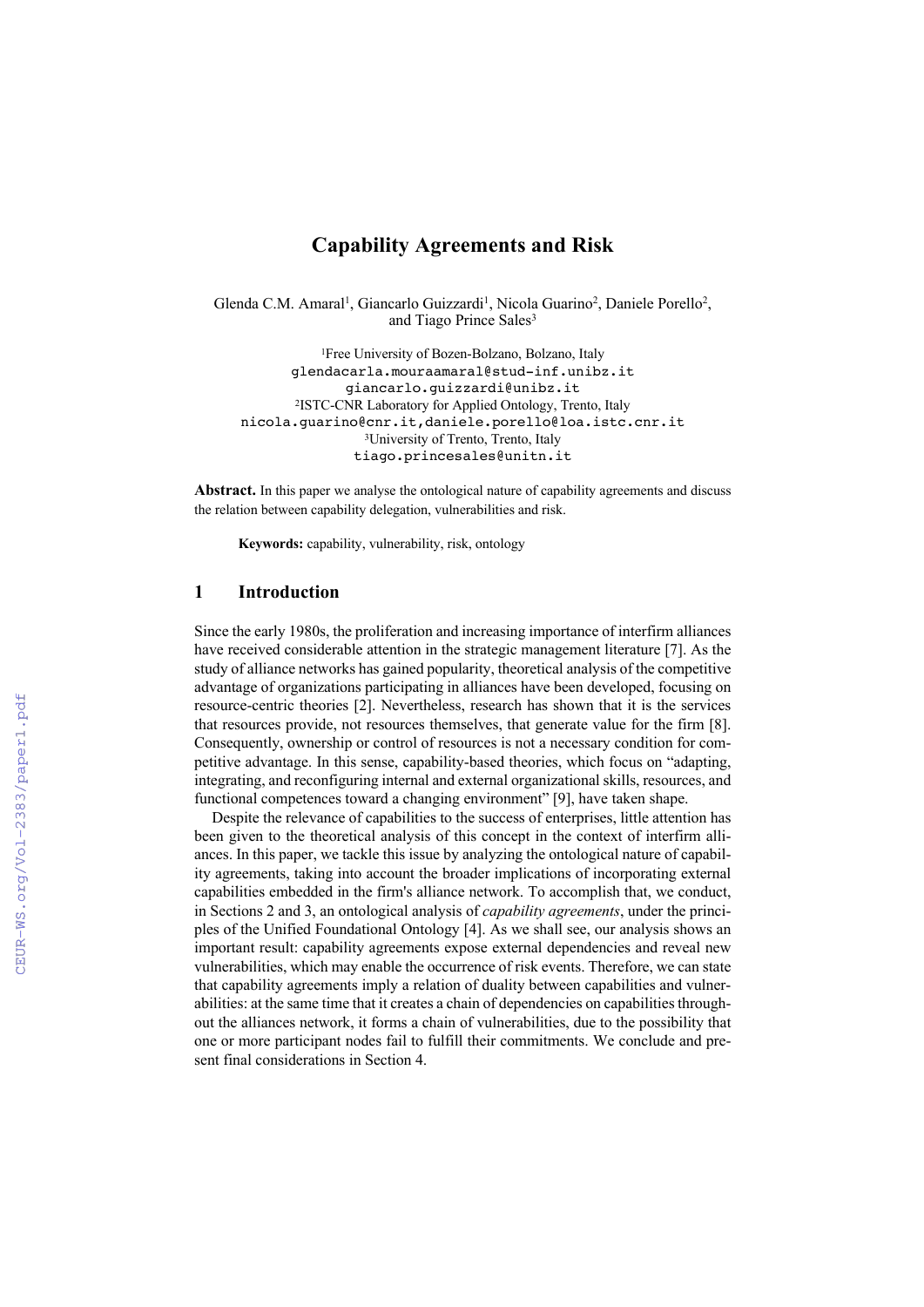## **2 Capability and Capability Agreement**

The term capability is used in a variety of contexts with different meanings and interpretations. However, most views on capability agree that possessing a capability means to have competence and ability (and also the right resources in adequate amount) to do something. Sandkuhl and Stirna [11] define capability as the ability and capacity that enables an enterprise to achieve a business goal in a certain con-text. In The Open Group Architecture Framework (TOGAF) [12] capability is defined as the ability that an organization, person, or system possesses. In this paper we adopt the interpretation of capability proposed by Azevedo [1], which defines ca-pability as the power to bring about a desired outcome.

We use the UFO semantics of *modes* (more specifically, of *dispositions*) defined in Guizzardi [6] to represent capabilities. In UFO, a capability is a specific type of disposition that endows their bearers with the potential of exhibiting some behavior or bringing about a certain effect under certain conditions.

When an alliance is formed, a capability agreement is established, and the participants endow a subset of its capabilities to the alliance with the expectation of generating common benefits. Fig. 1 shows an OntoUML [4] model representing a capability agreement for a single dyadic alliance in which a FOCAL AGENT is endowed with capabilities offered by a PARTNER AGENT. AGENT is a rolemixin [4], since it represents roles played by entities of different kinds, e.g., persons and organizations. In our model, both the FOCAL AGENT and the PARTNER AGENT represent organizations.



**Fig. 1.** Capability Agreement.

The CAPABILITY AGREEMENT mediates the relation between the FOCAL AGENT and his partner by being a social relator [5] composed of the PARTNER AGENT's commitments and the FOCAL AGENT's claims with respect to the capabilities offered. Intentions are mental moments [5] that inhere both in the FOCAL AGENT and in the PARTNER AGENT and are tied to the motivation for establishing the agreement. The propositional contents of AGENT's intentions are his goals. By virtue of the capability agreement, the

2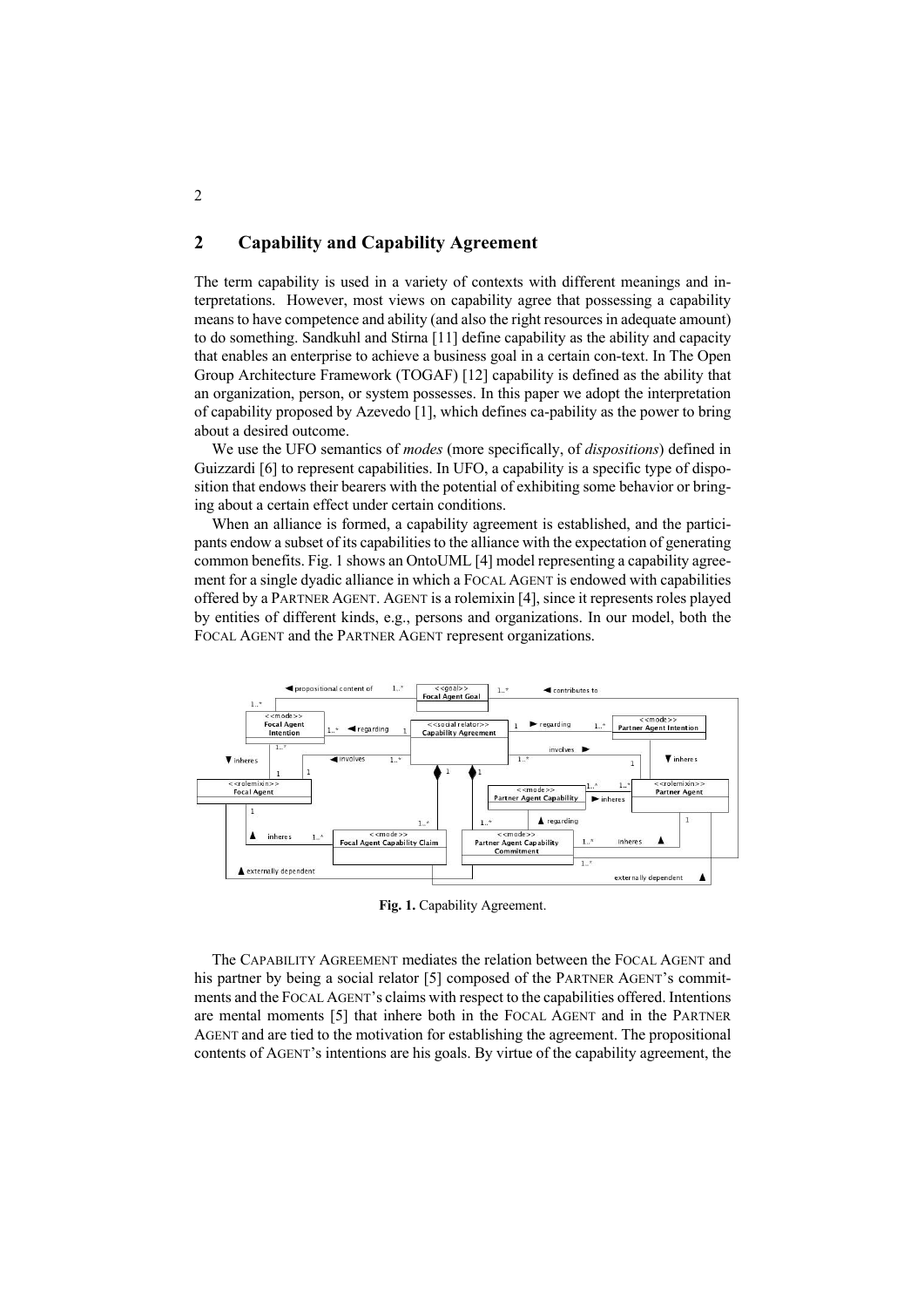

PARTNER AGENT commits to perform actions to achieve the results determined in the agreement. Fig. 2 represents the execution of these actions.

**Fig. 2.** Capability Agreement Execution

#### **3 Capability Incorporation and Risk**

As a result of the capability agreement, the capabilities offered by the PARTNER AGENT are aggregated to the set of capabilities of the FOCAL AGENT, as well as some of the PARTNER AGENT's non-offered capabilities, the latter being derived from opportunities that range beyond the capability agreement immediate scope (for example, an agent may benefit from the partner's reputation, which is not part of the agreement).

The UFO concept of disposition is also applicable for the external capabilities. When an agent delegates to another agent the performance of certain processes that realize a capability, he can still, in a sense, to be considered as having that capability, because he acquires that capability grounded in a relation of delegation [5]. This is related to the idea of what an agent can "socially perform": If A has a commitment from B to execute S, then A (socially) can do S. An object can have dispositions which arise from its parts, or from the network of its delegation relations [5]. In our example, if the FOCAL AGENT has a commitment from the PARTNER AGENT with respect to (w.r.t.) the offered capabilities, then the FOCAL AGENT (socially) has these capabilities.

A further important aspect, related to the motivation behind the establishment of the capability agreement, is the FOCAL AGENT's awareness of his dependence on external agents to satisfy the desire of achieving a certain goal G. With the (social) commitment of the PARTNER AGENT, this desire becomes an intention to G inhering in the FOCAL AGENT. Considering that intentions are self-commitments [3], the FOCAL AGENT becomes more vulnerable and may be exposed to unanticipated risks. We may get until a much higher level of vulnerability if, believing he has the social capability w.r.t. G, the FOCAL AGENT makes a commitment to someone else (e.g. a THIRD AGENT) to employ this social capability to achieve G. In this case his vulnerability is bigger because, if the PARTNER AGENT doesn't fulfill his commitment on G, not only the FOCAL AGENT's self-commitment to G is frustrated but also his social-commitment to G is frustrated. Moreover, if it is true that a commitment without a corresponding capability entails liability then, if the THIRD AGENT decides to exercise his claim towards the FOCAL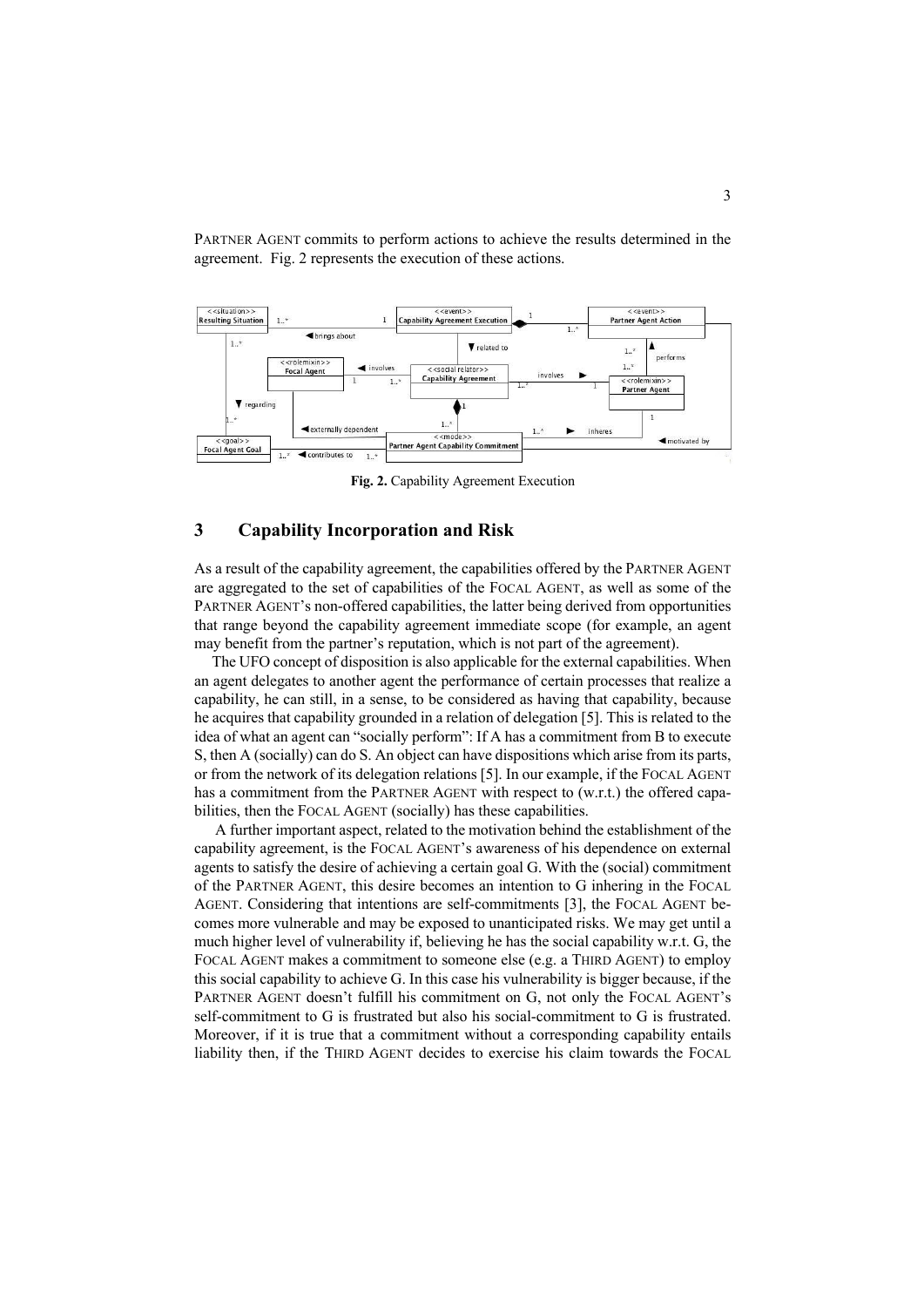AGENT w.r.t. G, not only G but other goals of the FOCAL AGENT may be dented (e.g., the FOCAL AGENT might be subject to legal or social sanction from the THIRD AGENT).

We analyze the relation between external capabilities and risk, based on the Common Ontology of Value and Risk (COVER) defined in Sales et al [10]. COVER proposes an ontological analysis of notions such as Risk, Risk Event (Threat Event, Loss Event) and Vulnerability, among others.

When a capability agreement is not successfully executed, because the PARTNER AGENT fails to fulfill its commitments, the RESULTING SITUATION (i.e., the one satisfying the FOCAL AGENT's corresponding goal) may not be obtained, and consequently, the FOCAL AGENT may not be able to achieve his goal. In the worst case, the RESULTING SITUATION is a threatening situation that may trigger a THREAT EVENT, which is the one with the potential of causing a loss. The LOSS EVENT is a RISK EVENT that impacts intentions in a negative way, as it hurts the FOCAL AGENT's intentions of reaching a specific goal. Fig. 3 represents the relation between external capabilities, vulnerabilities and risk.



**Fig. 3.** Shared Capability and Risk

### **4 Conclusions**

In this paper we presented an ontological analysis of capability agreements in the context of interconnected organizations. We propose that capability agreements imply a relation of duality between capabilities and vulnerabilities: at the same time that it creates a chain of dependencies on capabilities throughout the alliances network, it forms a chain of vulnerabilities between the participant nodes, that may enable the occurrence of risk events. As a next direction, we plan to expand the presented analysis to broader agreements, in which two or more participants endows a subset of its capabilities to the alliance.

#### **Acknowledgement**

Our thanks to CAPES PhD scholarship (process 88881.173022/2018-01).